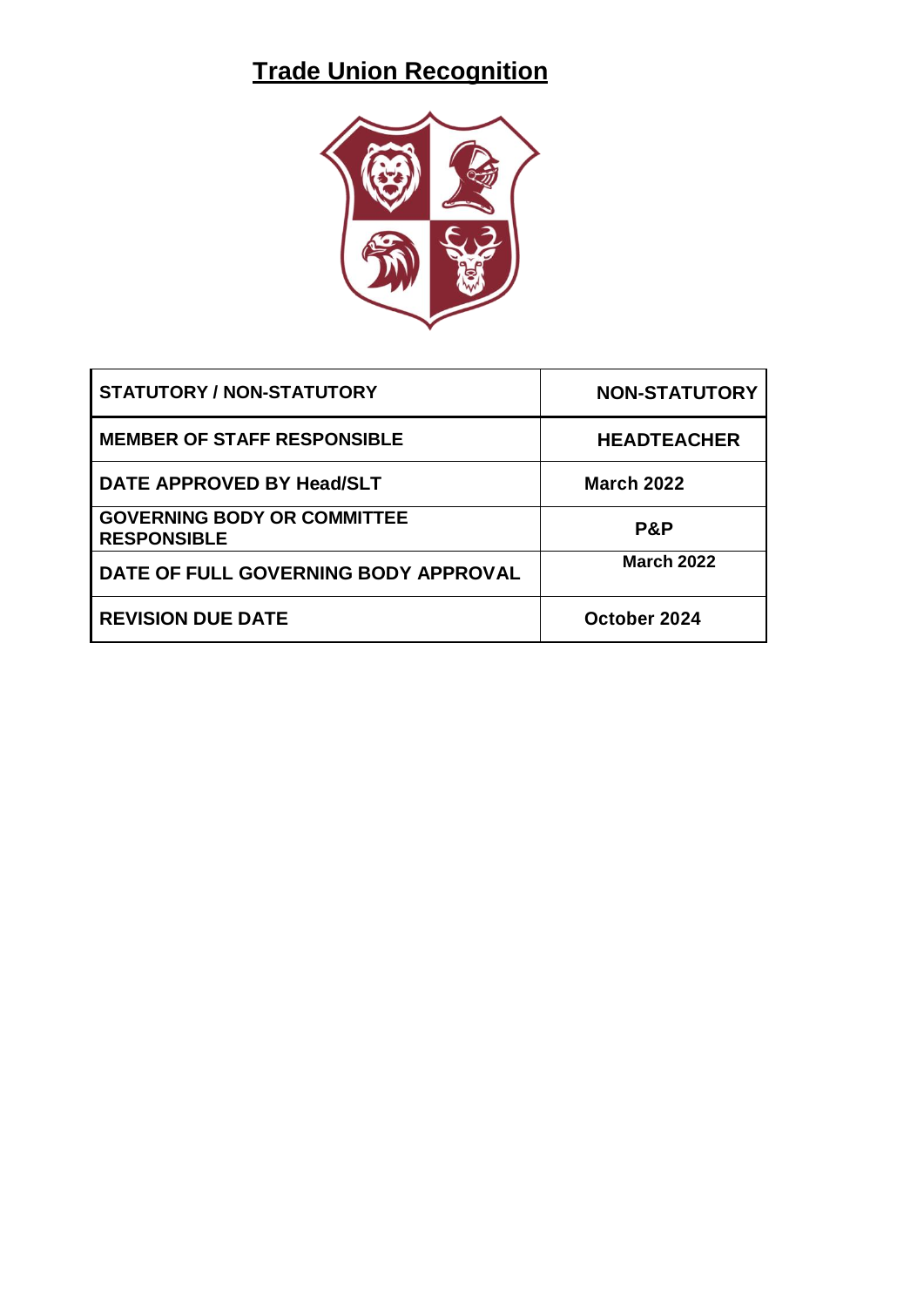## **Trade Union Recognition and Facilities and Machinery for Consultation and Negotiation**

## **INTRODUCTION**

In accordance with the TUPE Regulations, trade union recognition rights for recognised trade unions are automatically transferred over when a maintained school becomes an academy. This move, from direct LA control to academy status, means that there is a need to clarify the specific working arrangements between the Unions and Noadswood School, particularly in respect of consultation and negotiation and facility time for Union Representatives. The terms of the Agreement which follows provide that clarification.

## **PARTIES, COVERAGE AND DEFINITIONS**

- 1. The following trade unions are covered by this agreement:
- the teacher unions (ATL, NAHT, NASUWT and NUT) and the unions representing support and other professional school staff (GMB, UNISON and Unite);
- 2. This agreement applies in respect of employees in the following categories:
- teaching staff (ATL, NAHT, NASUWT and NUT);
- support and other professional school staff (GMB, UNISON and Unite);
- 3. Throughout this agreement, the following definitions apply:
- "The Academy Trust" means the governing body responsible for the running of the Noadswood School and other persons or bodies having responsibility for the management of the Academy Trust, typically the Trustees, and its academies, typically local governing bodies and Principals;
- "The trade unions" means the recognised trade unions as listed above;

## **PRINCIPLES AND OBJECTIVES**

4. The independent trade unions identified in this agreement are recognised for the purposes of collective bargaining, consultation and individual staff representation on behalf of the workforce.

- 5. This agreement is intended to promote and assist in the establishment of:
- jointly agreed pay and conditions of employment;
- good practice with regard to matters of employment and health and safety;
- effective communication;
- participation and involvement of staff;
- effective and prompt resolution of issues and disputes;
- equal opportunities in employment; and
- arrangements for discussion of professional issues concerning teaching and learning, including issues relating to the curriculum, behaviour policy etc.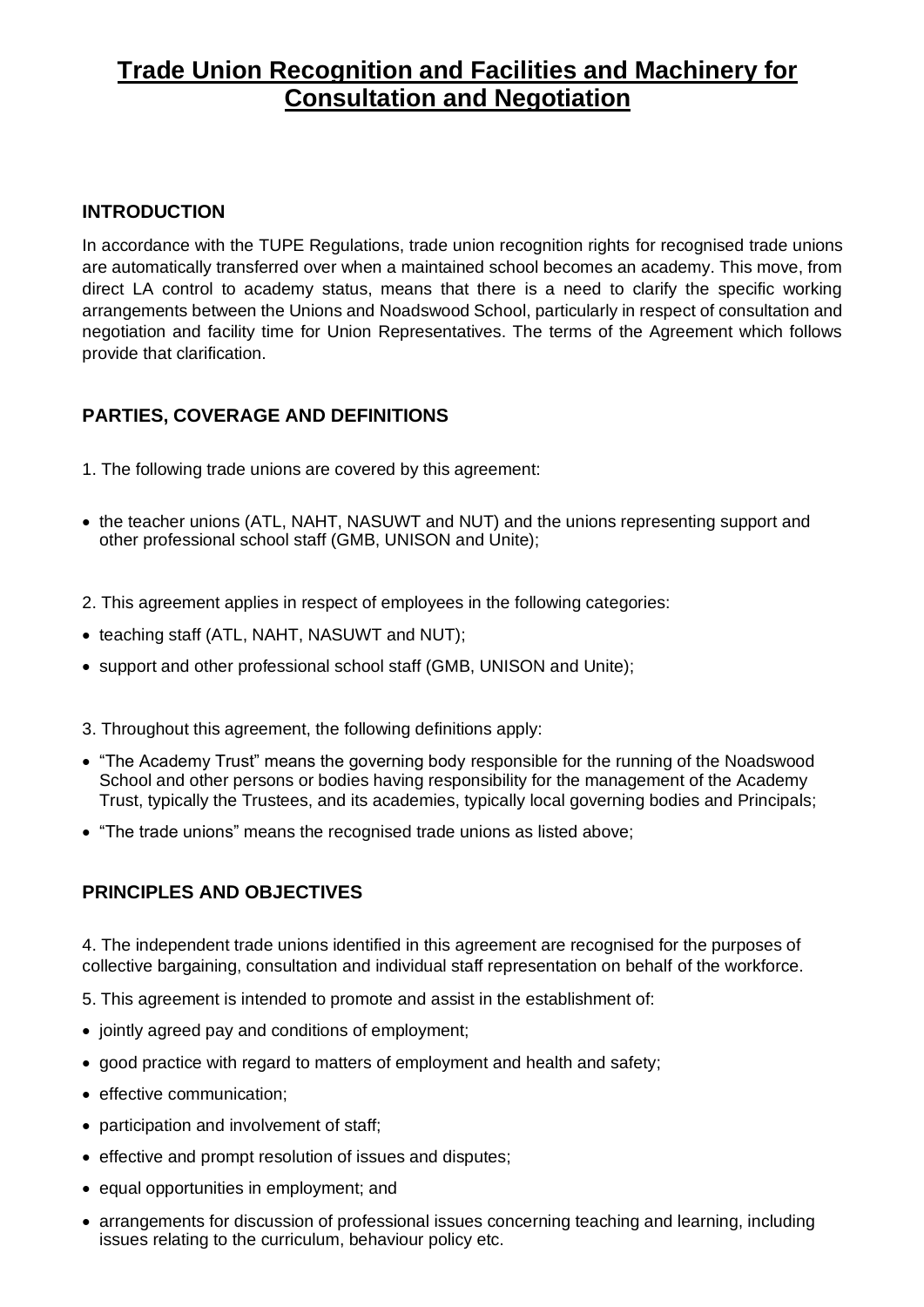6. This agreement is intended to be implemented alongside the obligations that the Academy Trust must meet in accordance with the TUPE regulations.

7. The trade unions recognise that it is the Academy Trust's responsibility to plan, organise and manage the delivery of education to the students at the Academy Trust.

8. In turn, the Academy Trust recognises the trade unions' right to represent and protect the interests of their members employed in the Academy Trust's academies both individually and collectively.

9. The Academy Trust believes that representative trade unions help ensure good employee relations. The Academy Trust will encourage employees to become union members, and will inform new appointees of their right to join a trade union. The Academy Trust will provide the trade unions with the names and work locations of new appointees, including Schools Direct, Teach First and student teachers.

10. The Academy Trust and the trade unions declare their commitment to maintaining good industrial relations and agree to make every effort to resolve any difficulties which may arise and to ensure that this agreement is effective.

## **TRADE UNION REPRESENTATIVES**

11. For the purposes of this agreement, the term "trade union representatives" includes Trust/workplace representatives, health and safety representatives and learning representatives.

12. Trade union representatives will be appointed in accordance with the rules of the individual trade unions concerned. The trade unions will inform the Academy Trust in writing of the names of their appointed representatives.

13. The numbers of trade union representatives appointed shall be a matter for each union but the trade unions agree that the numbers shall be reasonable in relation to the number of members represented. The Academy Trust will not decline to recognise appointed trade union representatives.

14. Trade union members have a statutory right to be represented by an official of their trade union. Whether that official is employed by the union or locally elected is a matter for the trade union.

15. The Academy Trust undertakes that no trade union representatives will suffer any disadvantage as a result of undertaking this role on behalf of trade union members.

## **FACILITIES FOR TRADE UNION REPRESENTATIVES AND MEMBERS**

16. The Academy Trust agrees to provide appropriate facilities to trade union representatives and members in order to enable them to discharge their union duties and undertake trade union activity and to facilitate the objectives of effective communication and consultation with employees and their representatives set out in this agreement.

17. The Academy Trust will make arrangements for the deduction and transfer of union subscriptions through payroll.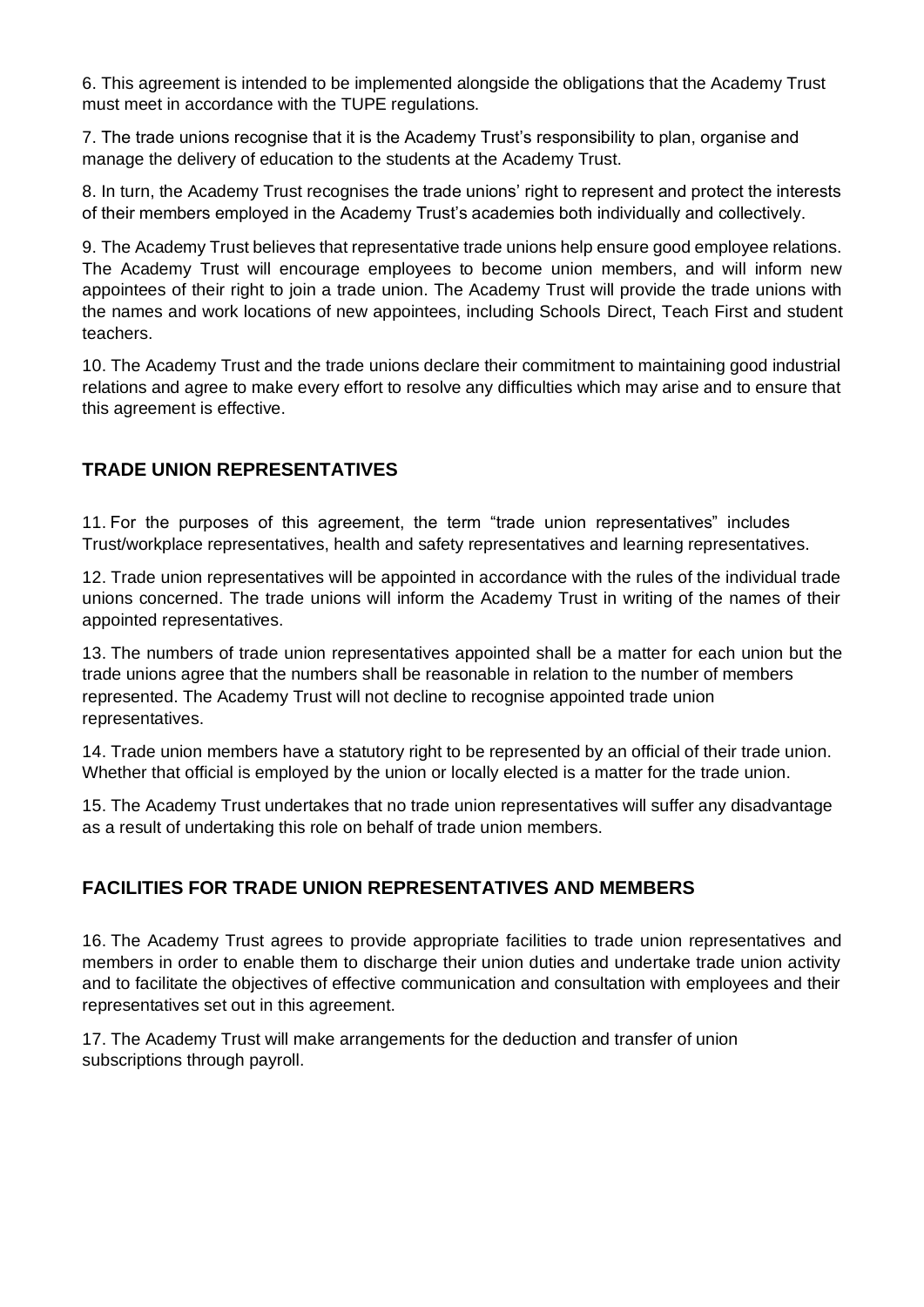#### *Time off with pay for trade union representatives*

18. The Academy Trust will permit trade union representatives reasonable time off with pay during their normal working hours (including release from timetabled teaching and learning support in the classroom) for the purpose of carrying out trade union duties.

19. The Academy Trust will also permit trade union representatives time off with pay within their normal timetabled working hours (including release from timetabled teaching and learning support in the classroom) where necessary, in particular to prepare for and/or attend meetings or to consult with employed officials or local representatives of their union. Trade union representatives will give as much notice as possible of the need for such time off and no reasonable request will be denied.

20. The Academy Trust will seek to ensure that all meetings convened by the Academy Trust or by the Principal and involving trade union representatives take place within their normal working hours.

21. The Academy Trust will participate in arrangements within the local authority area(s) with regard to trade union facilities time; and agrees both to contribute to pooled funding for time off with pay for trade unions' local officers and to provide time off with pay to any of its employees who undertake trade union duties in that capacity.<sup>1</sup>

22. The Academy Trust and the trade unions are committed to ensuring that trade union representatives receive appropriate training to allow them to discharge their trade union duties. The trade unions will provide appropriate training to their representatives. The Academy Trust will permit trade union representatives reasonable time off with pay to attend relevant training courses run by their trade unions or by other appropriate bodies and no reasonable request will be denied.

#### *Other facilities for trade union representatives*

23. The Academy Trust will provide the following facilities to trade union representatives:

- reasonable accommodation to hold meetings and to interview members in a confidential manner;
- confidential access to and reasonable free use of telephone, fax and email facilities and computing and photocopying facilities;
- reasonable access to administrative and secretarial services;
- secure office/storage space;
- individual notice boards in all staff rooms;
- space on the academy intranet;
- all relevant documents, including those which provide information as to the structure and allocation of promoted posts applicable to the Academy Trust, the articles of government, the funding agreement and documents that set out the pay, conditions of service and the regulations of the Academy Trust which apply to the employees of the Academy Trust.

#### *Trade union meetings*

 $1$  An example of these arrangements can be found in the model constitution for a Joint Consultative and Negotiation Committee, [www.tuc.org.uk/sites/default/files/JCNCModelConstitutionJuly15.pdf](http://www.tuc.org.uk/sites/default/files/JCNCModelConstitutionJuly15.pdf)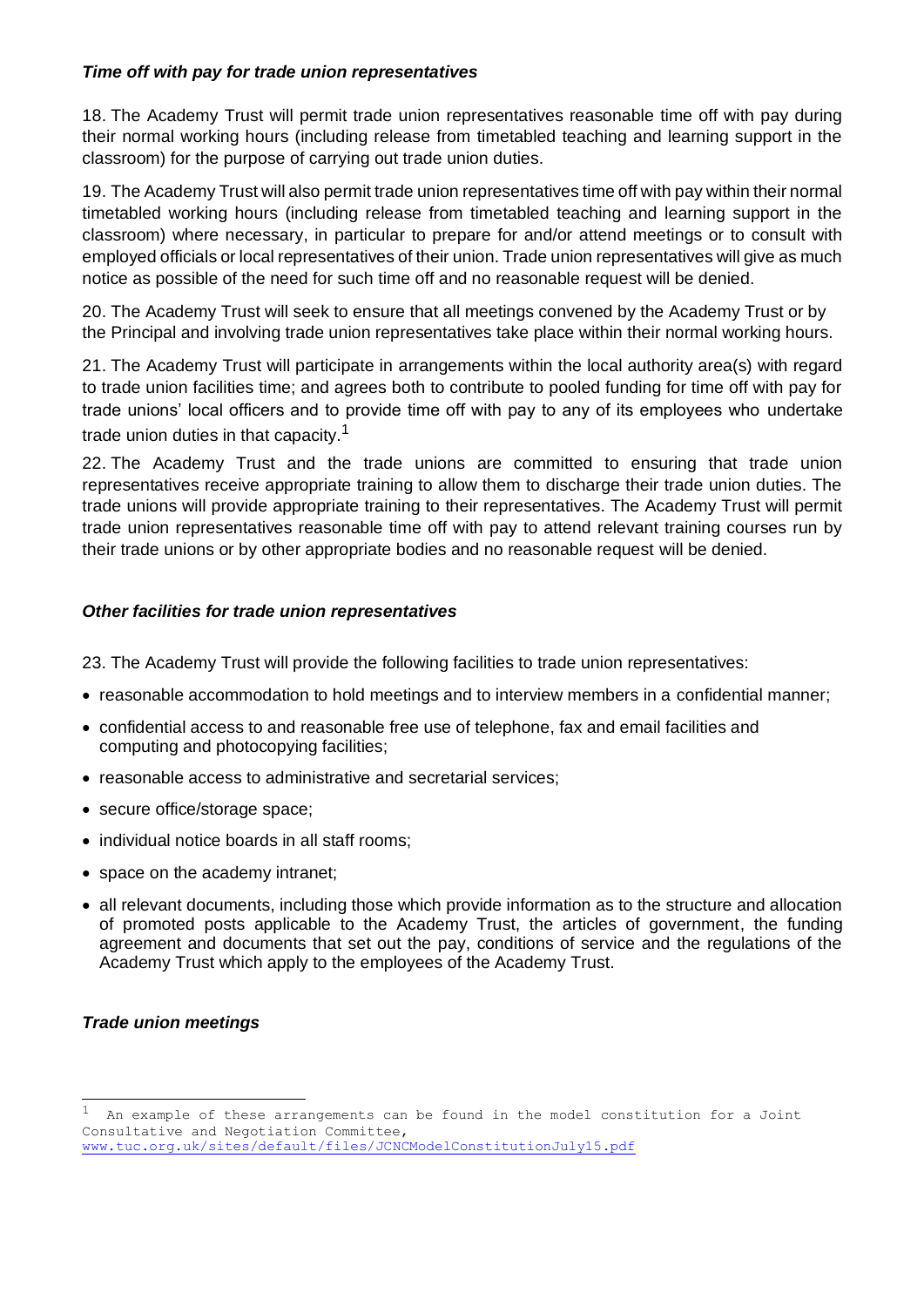24. The Academy Trust will allow trade union members to hold meetings on the premises outside their normal working hours, including at lunchtimes and immediately following the end of the student day. The trade unions will give reasonable notice of such meetings to the Principal. The Academy Trust will not seek to place restrictions on the frequency or duration of such meetings or to the attendance of employed officials or local representatives of the trade union at such meetings.

25. The Academy Trust will allow trade union members to hold and attend such meetings on the premises within their normal working hours, where appropriate to the urgency or nature of the matters to be discussed. Trade union representatives will give as much notice as possible to the Principal when seeking consent for such meetings. The Academy Trust will not unreasonably withhold such consent to such meetings.

#### *Time off for trade union activities*

26. In accordance with the ACAS Code of Practice the Academy Trust will allow trade union representatives and members reasonable time off during working hours for the purpose of taking part in trade union activity, including in particular representing the trade union at external meetings and conferences.<sup>2</sup> Time off for trade union representatives and members to attend annual conferences and other policy-making conferences of their trade unions as a delegate will in all cases be time off with pay.

#### *Disciplinary action involving trade union representatives*

27. The Academy Trust will not take disciplinary action against a trade union representative until an employed official of that trade union has been consulted.

## **JOINT CONSULTATIVE AND NEGOTIATION COMMITTEE**

28. The Academy Trust will provide the trade unions with appropriate information on financial and organisational issues in order to allow meaningful consultation and negotiation (including information required for collective bargaining and consultation in accordance with the ACAS Code of Practice). The trade unions agree to treat information with sensitivity in cases of genuine commercial confidentiality.

29. The Academy Trust and the trade unions agree to set up a Joint Consultative and Negotiation Committee (JCNC) consisting of representatives of both sides to undertake the following functions:

- the provision and sharing of information by the trade unions and the Academy Trust;
- consultation on employment procedures and working and organisational arrangements;
- negotiation and agreement on the issues listed below for consideration by the JCNC.

30. Before implementing any changes in employment procedures and working and organisational arrangements, the Academy Trust will undertake consultation and negotiation with trade union representatives through the JCNC.

 $2$  An example of these arrangements can be found in the model constitution for a Joint Consultative and Negotiation Committee, [www.tuc.org.uk/sites/default/files/JCNCModelConstitutionJuly15.pdf](http://www.tuc.org.uk/sites/default/files/JCNCModelConstitutionJuly15.pdf)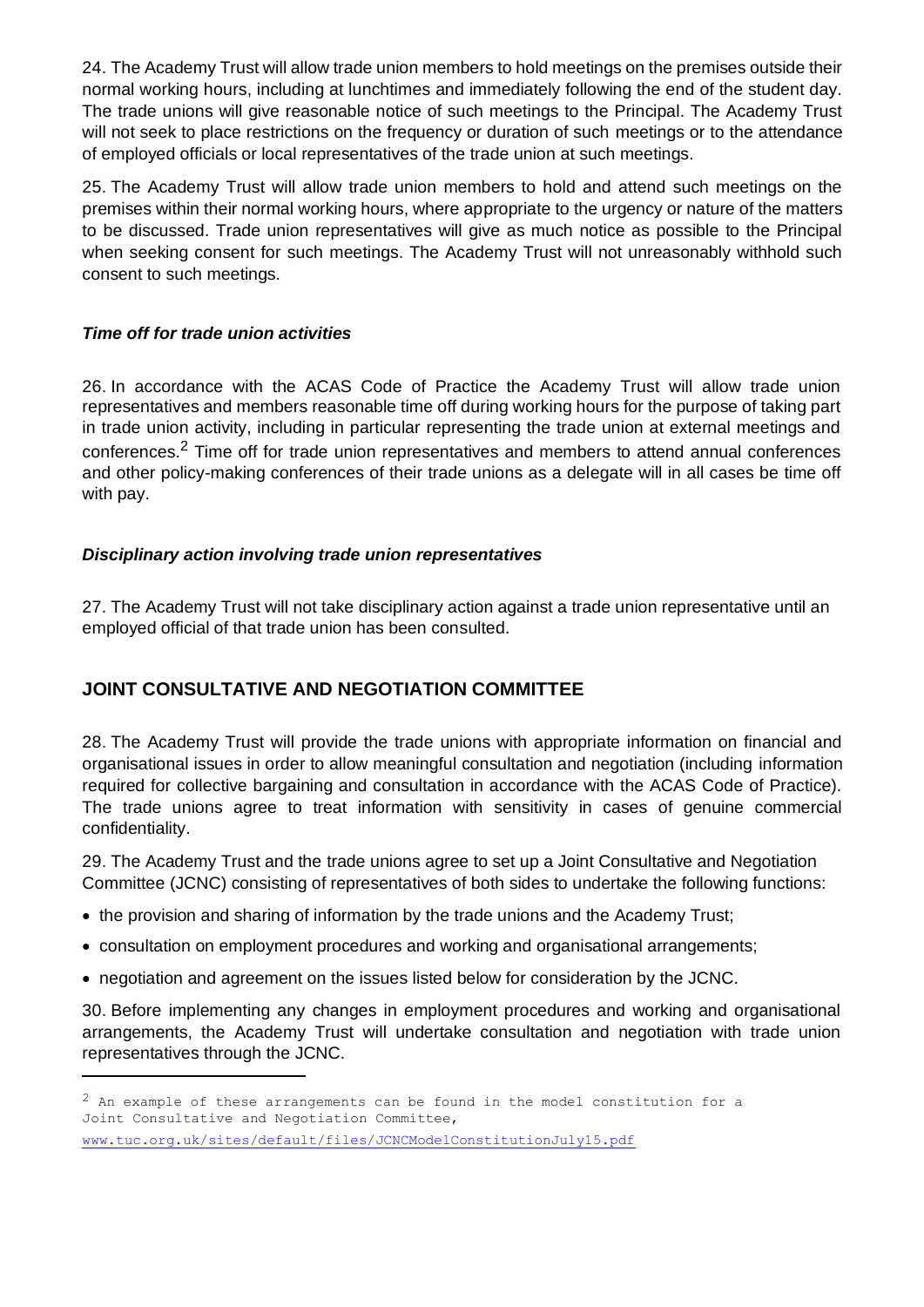- 31. The following matters shall, in particular but not exclusively, be considered by the JCNC<sup>3</sup>:
- negotiating machinery and procedures:
- terms and conditions of employment;
- staffing and pay structures:
- employment policies and procedures;
- matters of health and safety;
- operational issues affecting the deployment, security and prospects of staff;
- staff training and development;
- professional issues concerning teaching and learning, including issues relating to the curriculum, behaviour policy etc;
- equal opportunities matters.
- 32. In regard to these items, the following will apply:

a) where at the point of transfer national terms and conditions apply, the Academy Trust will employ all staff on the national terms and conditions for school teachers and support staff. These terms may only be amended by mutual agreement as set out in Paragraph 39;

b) where at the point of transfer terms and conditions apply that have been agreed with all unions, the Academy Trust will employ all staff on the agreed terms and conditions for school teachers and support staff. These terms may only be amended by mutual agreement as set out in Paragraph 39;

c) where at the point of transfer, terms and conditions apply that have not been agreed with all unions, the Academy Trust will undertake, as part of this Agreement, to reach agreement with all unions on the terms and conditions for school teachers and support staff.

33. The Academy Trust and the trade unions agree that any dispute on interpretation of this agreement or any other matter will be referred initially to the JCNC for resolution.

## **FAILURE TO AGREE**

34. The Academy Trust and the trade unions agree that it is in the interests of all parties that consultation and negotiations are carried out expeditiously and with the aim of reaching an agreed settlement.

35. If the Academy Trust and the trade unions cannot reach an agreement, the matter may be referred to the Advisory Conciliation and Arbitration Service (ACAS) in order to seek resolution of the issue. Either party may determine that a matter is referred to ACAS for conciliation. Both parties may subsequently agree, where necessary, that a matter is referred to ACAS for arbitration.

36. Whilst these procedures are being followed the Academy Trust will honour the status quo ante.

## **COMMENCEMENT, REVIEW AND VARIATION**

<sup>3</sup> A model constitution for a Joint Consultative and Negotiation Committee is available on the TUC website, [www.tuc.org.uk/sites/default/files/JCNCModelConstitutionJuly15.pdf](http://www.tuc.org.uk/sites/default/files/JCNCModelConstitutionJuly15.pdf)